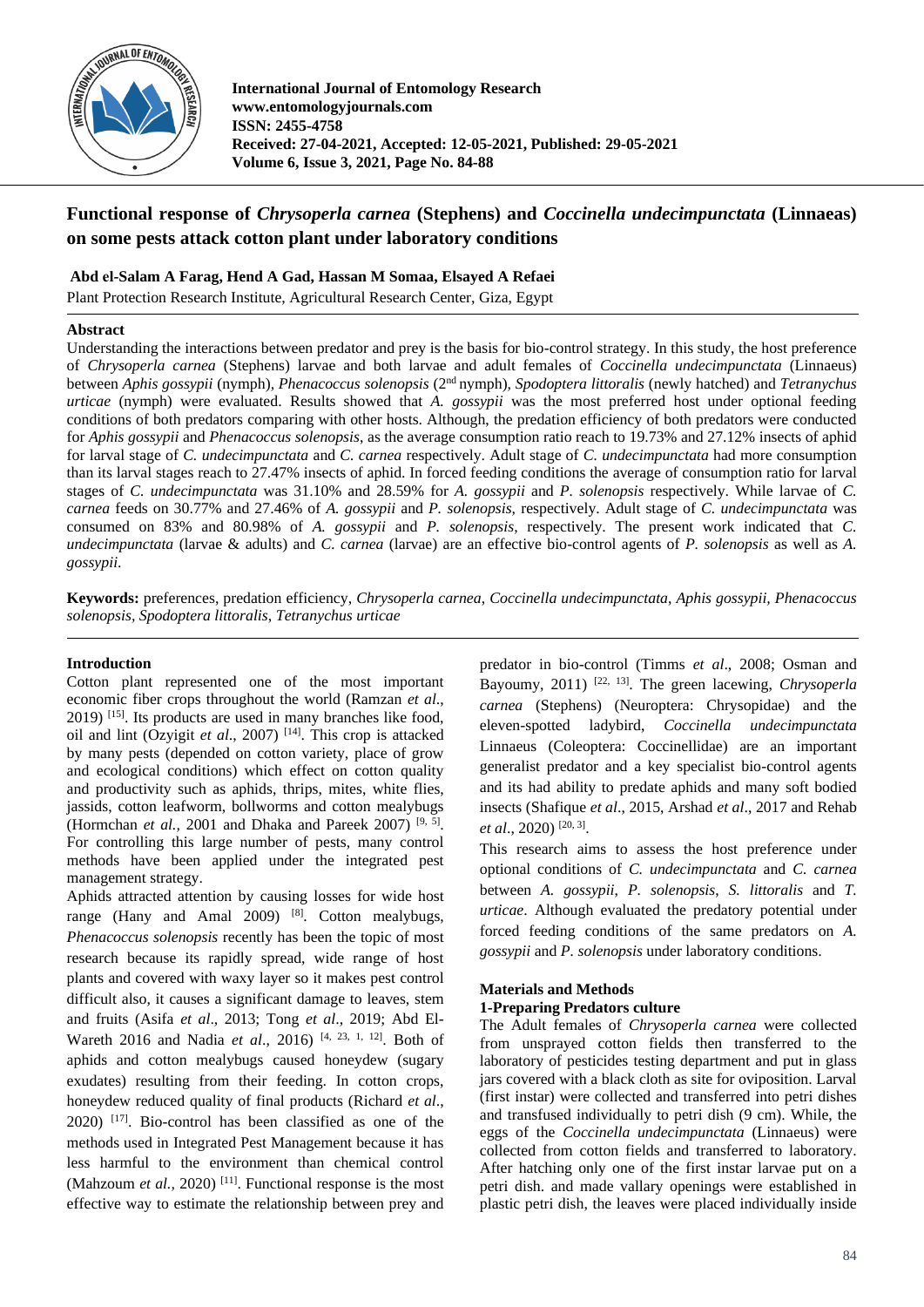#### International Journal of Entomology Research www.entomologyjournals.com

the dishes and filter paper was put under each leaf to absorb any water steam, while their petioles passed through the openings and immersed in 2% sucrose solution to retains the leaves alive (fig. 1). All insects (larval stages) were placed in Petri dishes on leaves.



**Fig 1:** preparation of Petri dishes and submerged the petioles of the cotton leaves in 2% sucrose solution to remain the leaves a live along pried with placed insects into dishes.

# ▪ **Providing preys (** *A. gossypii, P. solenopsis, S. littoralis* **and** *T. urticae***):**

To get a suitable numbers of *Aphis gossypii, Phenacoccus solenopsis,* and *Tetranychus urticae,* the infested leaves were collected from unsprayed cotton fields and transferred to cotton plants potted under laboratory conditions of  $32\pm2^{\circ}$ c,  $65\pm5RH$  and 13:11 (L:D) photoperiod. After the preys multiplied, the experiment was performed on the adult stages for *A. gossypii* and *T. urticae* but adult females of *P. solenopsis* and aphid cotton plants infested were collected from unsprayed cotton plants and transferred to laboratory on cotton plants. While of *S. littoralis* were obtained from mass rearing laboratory, Agricultural Research Center, Plant Production Research Institute, Sakha branch. After days, all insects started sexual reproduction and parthenogenesis under laboratory conditions and increased in the number for the next experiments.

#### **Preference (0ptional feeding conditions) of** *C. carnea* **and**  *C. undecimpunctata* **between** *A. gossypii, P. solenopsis, S. littoralis* **and** *T. urticae***:**

To evaluated the host preference of *C. carnea* and *C. undecimpunctata* a fixed number of *A. gossypii, P. solenopsis, S. littoralis* and *T. urticae* was distributed in the petri dishes started with 50 prey and increased with the development of larval instar to predator (50, 70, 100, 150 prey, respectfully). The percentage of consumption is calculated within 24 hrs. The examination had done daily until molting skin for the next Predators larval age appearance. While, of *C. undecimpunctata* (adult) there was (1:100) (predator: prey) for 10 days.

The percentage of consumption= No / Na X 100 which:

No. is number of prey devoured **،** Na. is initial prey provided

#### ▪ **Predatory potential (Forced feeding conditions) of** *C. carnea* **and** *C. undecimpunctata* **on** *A. gossypii* **and** *P. solenopsis*

Feeding capacity of *C. carnea* and *C. undecimpunctata* was evaluated after 24 hours by using a fixed number of *A. gossypii* and *P. solenopsis* in Petri dishes and take results every day until pupa stage for the next Predators larval age appearance of the predator. Every prey put in separate Petri dish, the number of pest were gradually increased till the fine each larval stage of *C. carnea* and *C. undecimpunctata* and the consumed individual of pest per each stage of the lacewing and ladybird were evaluated daily.

### **Statistical analysis**

Data were collected after 24 hours for host preference and predatory potential. Data were statistically analyzed using one-way analysis of variance (ANOVA) with SAS statistics 9.1 software.

#### **Results and Discussion**

#### **Host preference activity (optional feeding)**

Data in Table (1) illustrated that *A. gossypii* was the most preferred prey to the two predators. Also mean feeding increased as well as development of larval stages of predators. It was obviously cleared in results where the 1<sup>st</sup> instar larvae of *C. undecimpunctata* feeds on 19.50 ±2.12 aphis and the gradually increased to reach  $137.0 \pm 43.1$  prey of aphid by the  $4<sup>th</sup>$  instar larvae, while the adult stage feeds on 274.75 ±38.2 *A. gossypii.* Arshad *et al*., 2017 [3] found that adults of *Coccinella septempunctata* consumed more aphids than grubs while El-Zahi,  $2017$ <sup>[6]</sup> found that the same result on *Coccinella undecimpunctata* adults consumed more aphids than mealybug. The 1<sup>st</sup> instar larvae of *C. undecimpunctata* fed only on *A. gossypii* while the 2nd instar larvae had consumed  $6.50 \pm 5.66$ ,  $5.00 \pm 4.24$  and  $5.00$ ±6.36 of *P. solenopsis*, *T. urticae* and *S. littoralis* respectively. Also the 3rd instar larvae had consumed on 11.25 ±7.07, 8.00 and 5.75 ±2.12 *S. littoralis*, *P. solenopsis* and *T. urticae* respectively. The 4<sup>th</sup> instar larvae had consumed on 33.75 ±2.12, 12.50 ±2.83 and 11.00 ±3.54 *S. littoralis*, *T. urticae* and *P. solenopsis*, respectively. Shera *et. al*. (2010) [21] indicated that *A. gossypii* were more preferred than mealybug when both were exposed to *C septeimpunctata***,** Ali and Risvi (2007), indicated that of *C septeimpunctata* feeding more of *A. gossypii* than insects other.

Data in Fig. (2) showed that the average of consumption ratio of adult stage of *C. undecimpunctata* was higher than larval period (from  $1<sup>st</sup>$  to  $4<sup>th</sup>$  larval instar). It was 27.47, 3.08, 2.08, 1. 56% for *A. gossypii*, *S. littoralis*, *T. urticae*  and *P. solnopsis* respectively for the adult stage while it was 19.73, 2.95, 1.95, 1.62% for *A. gossypii*, *S. littoralis*, *P. solenopsis* and *T. urticae* respectively for the larval period. Feeding larvae or adult stages of *C. undecimpunctata* on aphids or many other species because of their capacity to survive (Habeck *et al.*, 1990)<sup>[7]</sup>. While the larval instars of *C. carnea* also showed the same results where the 1<sup>st</sup> instar larvae feeds on  $23.25 \pm 5.66$  of aphids reached to 91.50  $\pm$ 9.19 were eaten by the 3<sup>rd</sup> instar larvae. To the other preys it was consumed 3.25 ±4.24 and 1.25 ±0.71 of *T. urticae* and *S. littoralis* respectively by the 1<sup>st</sup> instar larvae, while the 2<sup>nd</sup> instar larvae recorded 9, 4.50  $\pm$ 1.41 and 3.00  $\pm$ 2.12 for *T. urticae*, *S. littoralis* and *P. solenopsis* respectively. At finely, the 3rd instar larvae of *C. carnea* had consumed 11.75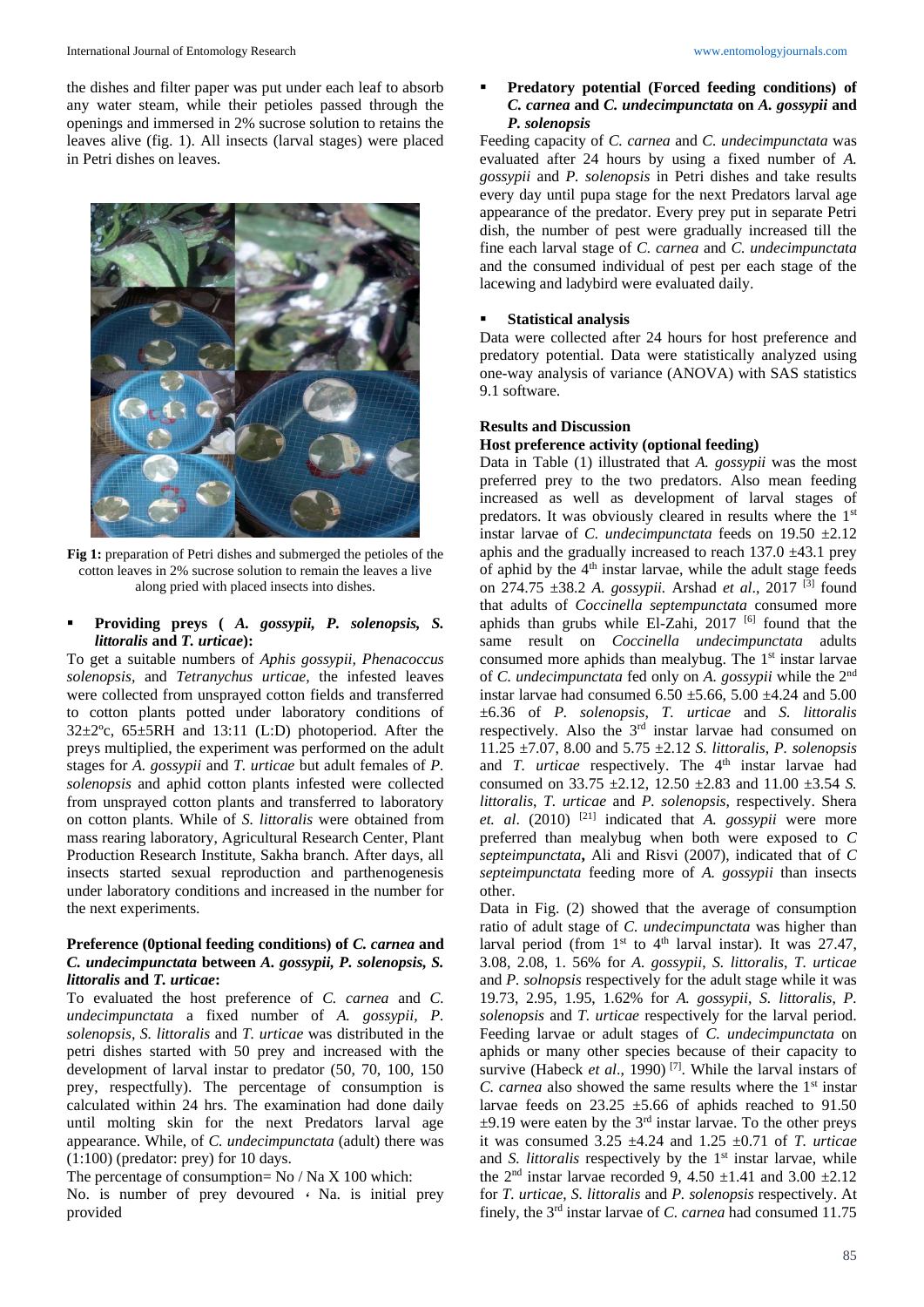±2.83, 8.50 ±1.41 and 6.00 ±2.12 of *T. urticae*, *S. littoralis*  and *P. solenopsis* respectively. Also the average of consumption ratio of larval period (from  $1<sup>st</sup>$  to  $3<sup>rd</sup>$  larval

instar) of *C. carnea* were 27.12, 3.82, 2. 1.14% for *A. gossypii*, *T. urticae*, *S. littoralis* and *P. solenopsis* respectively.

**Table 1:** Preference of *C. undecimpunctata* and *C. carnea* on *A. gossypii*, *T. urticae*, *S. littoralis* and *P. solenopsis*

| predators                         |                               | preys               |                    |                    |                    |
|-----------------------------------|-------------------------------|---------------------|--------------------|--------------------|--------------------|
|                                   |                               | A. gossypii         | T. urticae         | S. littoralis      | P. solenopsis      |
| C. undecimpunctata                | 1 <sup>st</sup> larval instar | $19.50 \pm 2.12$ c  | 0 <sub>c</sub>     | 0c                 | 0 <sub>b</sub>     |
|                                   | $2nd$ larval instar           | $35.00 + 2.12$ c    | $5.00 + 4.24$ h    | $5.00 \pm 6.36$ bc | $6.50 \pm 5.66$ a  |
|                                   | 3 <sup>rd</sup> larval instar | 59.75 $\pm$ 4.95 b  | $5.75 + 2.12$ b    | $11.25 + 7.07$ b   | $8.00 \pm 0$ a     |
|                                   | $4th$ larval instar           | $137.0 \pm 43.1 a$  | $12.50 \pm 2.83$ a | $33.75 + 2.12$ a   | $11.00 \pm 3.54$ a |
| Adult stage of C. undecimpunctata |                               | $274.75 \pm 38.2$ a | $20.75 \pm 0$ b    | $30.75 \pm 0.71$ b | $15.75 \pm 1.41$ b |
| C. carnea                         | 1 <sup>st</sup> larval instar | $23.25 \pm 5.66$ c  | $3.25 + 4.24$ h    | $1.25 \pm 0.71$ c  | 0a                 |
|                                   | $2nd$ larval instar           | 58.00 $\pm$ 2.83 b  | $9.00 \pm 0$ ab    | $4.50 \pm 1.41$ b  | $3.00 \pm 2.12 b$  |
|                                   | 3 <sup>rd</sup> larval instar | $91.50 \pm 9.19$ a  | $11.75 \pm 2.83$ a | $8.50 \pm 1.41$ a  | $6.00 \pm 2.12$ c  |



**Fig 2:** Percentage consumption of *C. undecimpunctata* and *C. carnea* on *A. gossypii, T. urticae, S. littoralis* and *P. solenopsis*

### **Predatory potential activity (feeding)**

Under forced feeding conditions of *C. undecimpunctata* and *C. carnea* on *A. gossypii* or *P. solenopsis*, there was no significant differences. The obtained results in Table (2) revealed that the 1st instar larvae of *C. undecimpunctata* devoured 31.25 ±4.24 of *A. gossypii* and 23.50 ±3.54 from *P. solpsisneo*. While, the 2<sup>nd</sup>, 3<sup>rd</sup> and 4<sup>th</sup> had consumed 84.00 ±12.02, 128.75 ±16.97 and 246.50 ±1.41 of *A. gossypii* but had 89.50 ±6.36, 171.75 ±0.71 and 208.25 ±31.82 of *P. solenopsis*, respectively. The adult stage of *C. undecimpunctata* had 830.00 ±25.46 (83, 00 %) of *A. gossypii* and 809.75 ±38.18 (80,98 %) of *P. solenopsis*. The larval instars of *C. carnea* had similar consumption ratio, the 1<sup>st</sup>, 2<sup>nd</sup> and 3<sup>rd</sup> instars larvae had 30.50  $\pm$ 5.66, 98.50  $\pm$ 9.19 and 146.25  $\pm$ 0.71 of *A. gossypii* respectively and 24.75 ±2.83, 85.75 ±9.19 and 187.75 ±7.78 of *P. solenopsis*. As far as nymph of the aphid and mealybugs were consumed by *C. carnea*, the percentage of predation efficiency for aphid and *P. solpsisneo* were 30.77 and 27.48 %of the total number of consumed nymph, respectively (fig. 2). Mahzoum *et al.*, 2020<sup>[11]</sup> indicated that the  $3<sup>rd</sup>$  stage was the most efficient of *Saissetia oleae* (Olivier). Huang and enkegaard (2010) <sup>[10]</sup> indicated that the high predation efficiency of *C. carnea* on the first instar nymph of the mealybug compering to second and third instar nymphs of ones *P. solenopsis*, where lacewing prefers consumed on the fast transition pest than slow

From Tables (1 and 2) and fig. (2and 3) it is concluded that *C. undecimpunctata* (larvae and adult) is more generalist predator than *C. carnea*.

**Table 2:** Means numbers of *A. gossypii* or *P. solenopsis* consumed by *C. undecimpunctata* and *C. carnea*

| predators                         |                               | preys                |                              |  |
|-----------------------------------|-------------------------------|----------------------|------------------------------|--|
|                                   |                               | A. gossypii          | P. solenopsis                |  |
| C. undecimpunctata                | 1 <sup>st</sup> larval instar | $31.25 \pm 4.24$ d   | $23.50 \pm 3.54$ d           |  |
|                                   | $2nd$ larval instar           | $84.00 + 12.02$ c    | $89.50 \pm 6.36$ c           |  |
|                                   | 3 <sup>rd</sup> larval instar | $128.75 \pm 16.97$ b | $171.75 \pm 0.71$ b          |  |
|                                   | 4 <sup>th</sup> larval instar | $246.50 \pm 1.41$ a  | $208.25 \pm 31.82$ a         |  |
| Adult stage of C. undecimpunctata |                               | $830.00 \pm 25.46$ a | $809.75 \pm 38.18 \text{ b}$ |  |
| C. carnea                         | 1 <sup>st</sup> larval instar | $30.50 \pm 5.66$ c   | $24.75 \pm 2.83$ c           |  |
|                                   | $2nd$ larval instar           | $98.50 \pm 9.19 b$   | $85.75 \pm 9.19 b$           |  |
|                                   | 3 <sup>rd</sup> larval instar | $146.25 \pm 0.71$ a  | $187.75 \pm 7.78$ a          |  |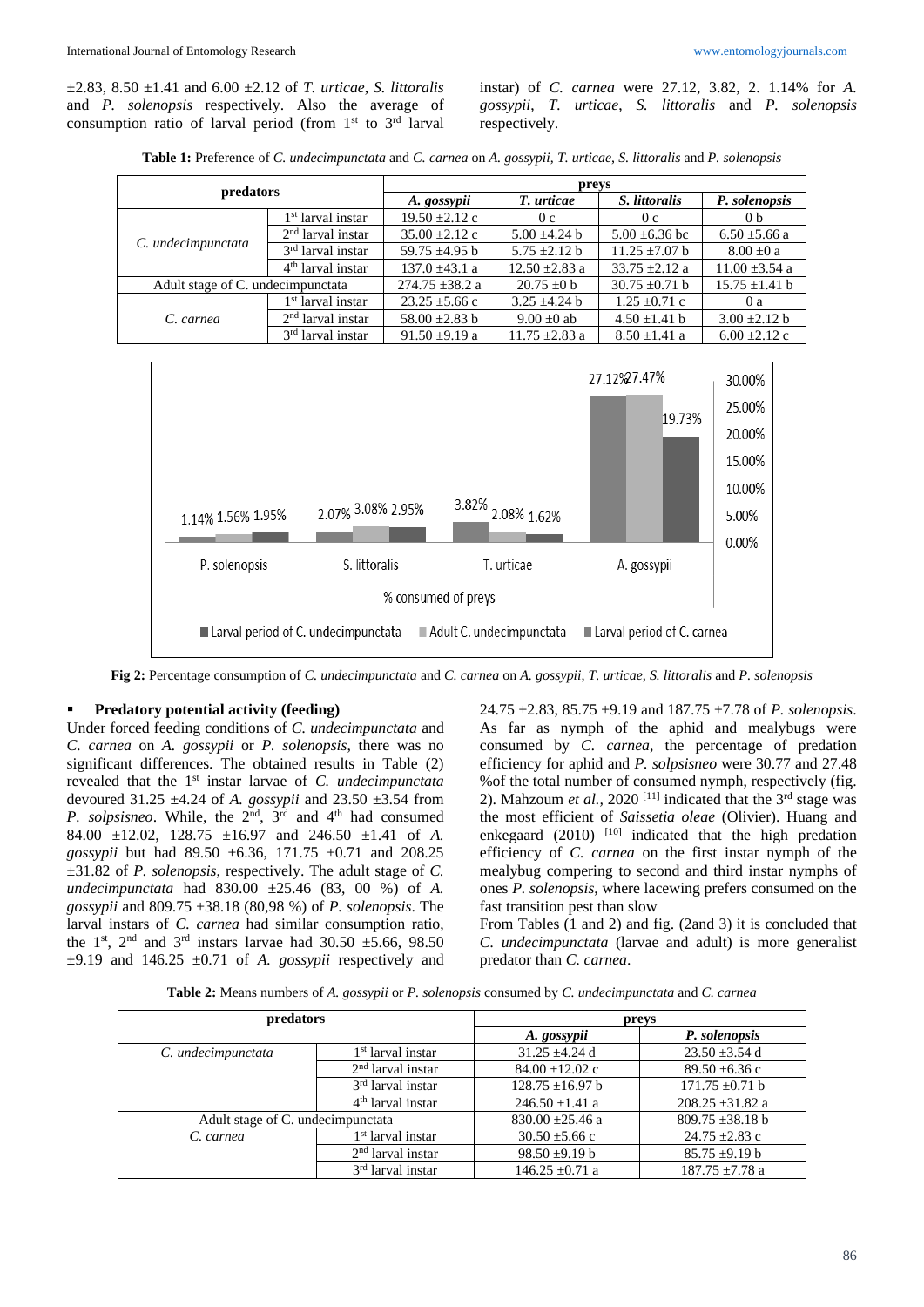

**Fig 3:** Predation efficiency of *C. undecimpunctata* and *C. carnea* on *A. gossypii* or *P. solenopsis*

#### **Conclusion**

By analyzing results of present experiments it was demonstrated that predators*.* are an effective bio-control agents of *P. solenopsis* as well as *A. gossypii*. It was showed that *C. undecimpunctata* (larvae & adults) consumed more numbers of prey than *C. carnea* (larvae) in all experiments. The preferences of *C*. *undecimpunctata* and *C. carnea* to aphids high than pests other. Moreover, the obtained findings showed that of ladybird and lacewing could be successfully used as biological control programs with aphids. Mealybug, leaf worm and the two spotted spider mite.

# **References**

- 1. Abd El-Wareth HM. The first record of cotton mealybug, *Phenacoccus solenopsis* Tinsley (Hemiptera: Pseudococcidae) as a new insect pest on tomato, peper, eggplant, maize plants and population density at Fayoum governorate in Egypt. Egyptian Acad. J. Biolog. Sci,2016:9(3):41-48. DOI: 10.21608/eajbsa.2016.12773
- 2. Ali A, Rivi PQ. Development and predatory performance of *Coccinella septempunctata* L (Coleoptera: Coccinellidae) on different aphid species. Journal biological sciences,2007:7:1478-1483.
- 3. Arshad M, Khan HAA, Hafeez F, Sherazi R, Iqbal N. Predatory Potential of *Coccinella septempunctata* L. against four aphid species. Pakistan J. Zool,2017:49(2):623-627. DOI: http://dx.doi.org/10.17582/journal.pjz/2017.49.2.623.62 7
- 4. Asifa H, Saleem HM, Ahmad S, Iqbal J, Karar H, Amin A. Predatory Potential and Life History Characteristics of Eleven Spotted Beetle, *Coccinella undecimpunctata* L. Reared on Cotton Mealybug, *Phenacoccus solenopsis* Tinsley. Pakistan J. Zool,2013:45(6):1555- 1562.
- 5. Dhaka SR, Pareek BL. Seasonal incidence of natural enemies of key insect pests of cotton and their relationship with weather parameters. Journal of Plant Protection Research,2007:47(4):418-419.
- 6. El-Zahi S, El-Zahi. Preference and Predatory Potetional of *Chrysoperla carnea* (Stephens) and *Coccinella undecimpunctata* Linnaeus on *Phenacoccus solenopsis* Tinsley: A New Threat to the Egyptian Economic Crop. Alexandria Science Exchange Journal,2017:38(4):837- 843. DOI: 10.21608/asejaiqjsae.2017.4592
- 7. Habeck DH, Bennet FD, Frank JH. Classical biological control in Southern United States. Southern Cooperative Series Bulletin No. 355, IFAS Editorial, University of Florida Gainesville, FC, 1990,197
- 8. Hany AS, Abd El-Gawad, Amal AA, El-Zoghbey. Use the *Coccinella undecimpunctata* L. for controlling *Aphis gossypii* Glover and *Myzus persicae* (Sulzer) on cucumber in Egypt. Egypt Acad. J. biology. Sci, 2009:2(1):81-85.
- 9. Hormchan P, Wongpiyasatid A, Piyapuntawanon S. Observation of gamma irradiated cotton populations on trend of cotton leafhopper resistance using Hopperburn index. Kasetsart Journal of Natural Science,2001:35:386-391.
- 10. Huang N, Enkegaard A. predation capacity and prey preferences of Chrysoperla carnea on pieris brassicae Biocontrol,2010:55:379-385. DOI: 10.1007/s10526- 009-9254-5
- 11. Mahzoum AM, Villa M, Benhadi-Marin J, Pereira JA. Functional response of *Chrysoperla carnea* (Neuroptera: Chrysopidae) larvae on *Saissetia oleae* (Olivier) (Hemiptera: Coccidae): Implications for biological control. *Agronomy,*2020:10(10):1511-1521. https://doi.org/10.3390/agronomy10101511
- 12. Nadia N, Hussain M, Fatima S, Ghazanfar M. Cotton mealybug management: A Review. Journal of Entomology and Zoology Studies,2016:4(4):657-663.
- 13. Osman MA, Bayoumy MH. Effect of prey stages of the two-spotted mite *Tetranychus urticae* on functional response of the coccinellid predator *Stethorus gilvifrons*. Acta Phytopathologica et Entomologica Hungarica,2011:46(1):101-113.
- 14. Ozyigit I. Relation between explants age, total phenols and regeneration response in tissue cultured cotton (*Gossypium hirsutum* L.). African J. of Biotechnology,2007:6(1):3-8.
- 15. Ramzan M, Bokhari SHM, Naeem-Ullah U. Management of mites through different tactics: A Review. ACTA Scientific Agriculture,2019:3(8):223- 228. DOI: 10.31080/ASAG.2019.03.0590
- 16. Rehab E, Khalil FAH, Shaheen AA, Abdel-Hady, Saleh AA. Functional Responses of *Coccinella undecimpunctata* and *Chrysoperla carnea* to their Aphid Prey under Semi-Field Conditions. J. of Plant Protection and Pathology, Mansoura Univ, 2020: 11(2): 89-95. DOI: 10.21608/jppp.2020.78912
- 17. Richard VS, M Khan, Reid DJ. Chemical control of the mealybug *phenacoccus solenopsis* (Hemiptera: in Australian cotton-glasshouse assessments of insecticide efficacy. Austral Entomology, 2020. Doi: 10.1111/aen.12446.
- 18. SAS, SAS online Doc9.2. SAS Institute Inc., Cary, NC. (2019). Available online (accessed on 26 Febrauary, 2019).